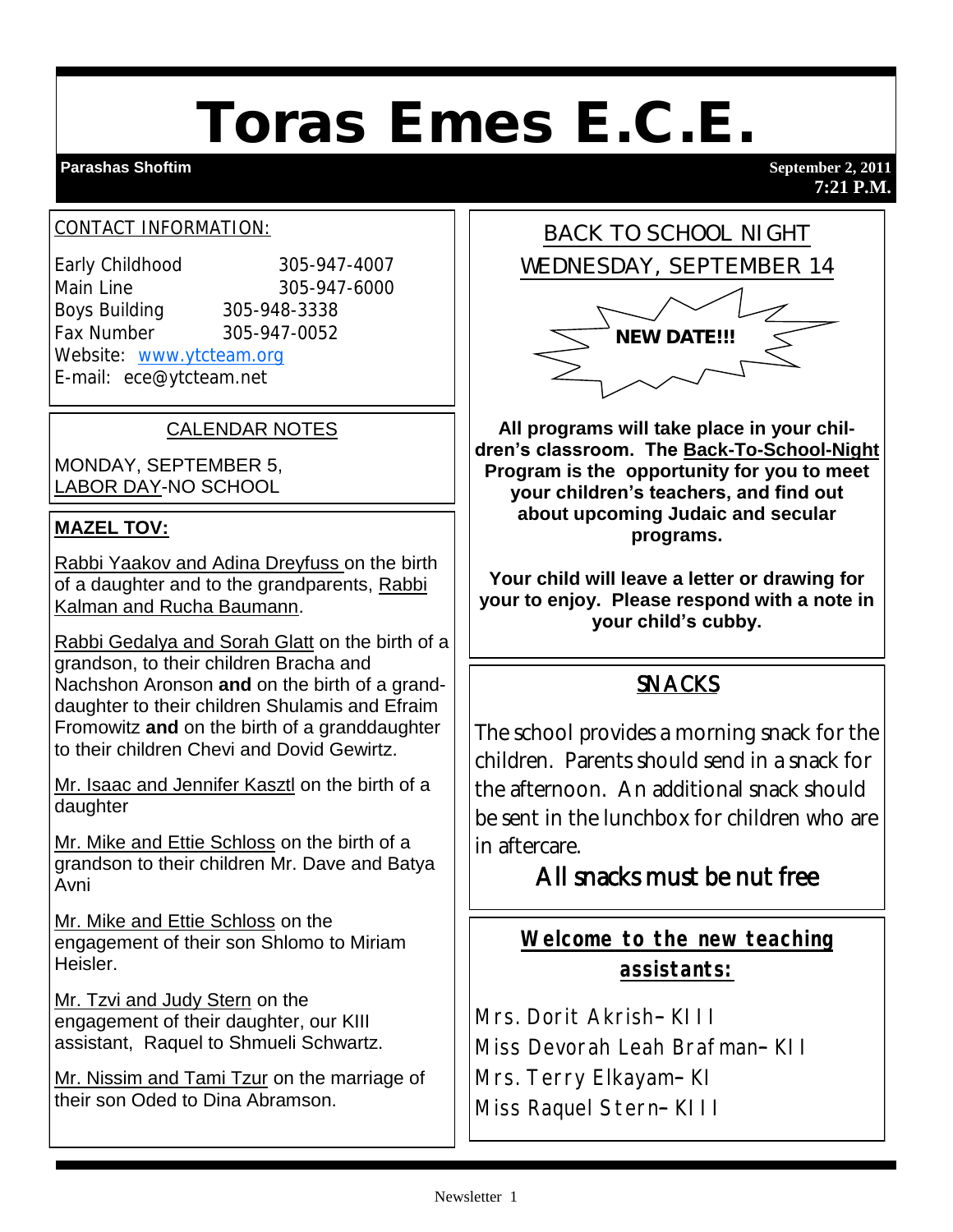

Our Hot Lunch Program began last week. Please remember to post your menus in a prominent place at home and mark the days you ordered lunch for your children. A calendar was included with your order forms for this purpose.

**Please note:** It is not possible to rely on the school to provide lunch for your child (ren) on the days that you did not order from the Hot Lunch

Program but forgot to send lunch from home. **We cannot sell lunches "on the spot",** all orders are placed with the caterer in advance of at least one week- and we do not order extra meals.

**Please remember** that Mondays and Wednesdays are "meat days", so children who bring their own lunch may bring meat lunches on those days. Remember to send pareve snacks on those days as well. Train your children not to share snacks on meat

# SPEECH AND LANGUAGE TESTING

The speech and language screenings will take place the week of September 6. If you have not responded to the letter but are still interested in having your child tested, please call Mrs. Shifra Sharfman at 305-690-9185.

# NUT FREE SCHOOL

To protect the health of our allergic children, no nuts or nut products will be allowed in the Early Childhood Program. All lunches, snacks and Shabbos treats must be nut free. If you send cupcakes or birthday cakes to school, please check with the bakery to make sure that they are nut free. Thank you for your help in ensuring a safe environment for all of our children.

### WHAT'S YOUR NUMBER?

It is vital that the pre-school be current on all telephone numbers at home and at work. Also, please inform us if your cell phone number has changed.

days!



Class mothers are a vital communication link between home and school. To volunteer to be a class mother, please call Mrs. Esta Rosenberg at 305-651-0115

# <u>SCHOOL SECURITY</u>

In order to protect the safety of our children, and the security of all those who come to our school, we ask that you please note the following when visiting Toras Emes during school hours:

- Parking is not permitted in front of the school buildings or the girls' play area, unless for a quick pick-up or drop-off.
- Always stop by one of the school offices to announce your presence.